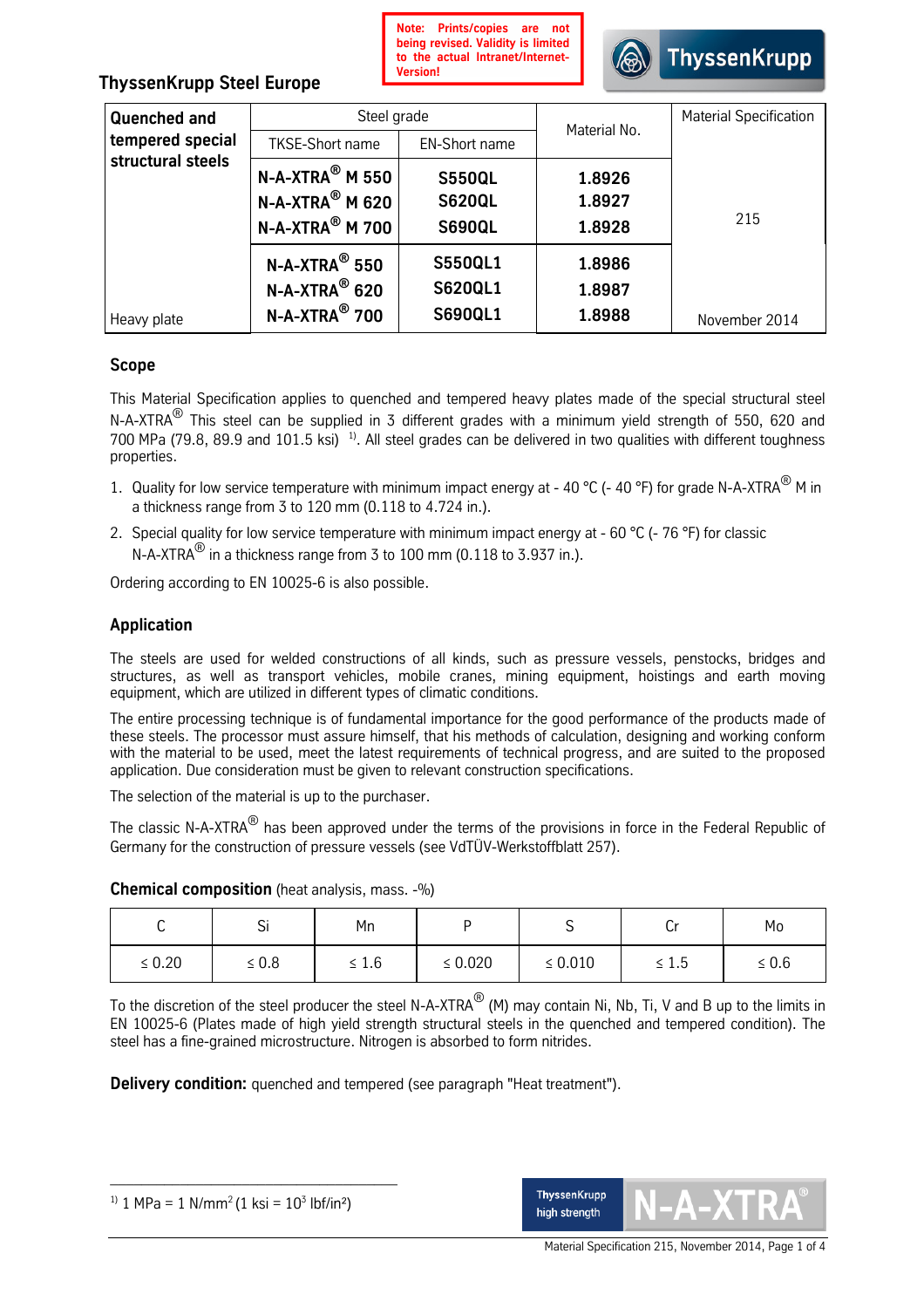| Steel grade                         | Minimum yield strength $R_{\text{eff}}^{\text{}}$<br>MPa (ksi) |                                                                |                                       | Tensile strength $Rm$          | Minimum<br>elongation<br>at fracture                 |                                       |                    |
|-------------------------------------|----------------------------------------------------------------|----------------------------------------------------------------|---------------------------------------|--------------------------------|------------------------------------------------------|---------------------------------------|--------------------|
|                                     | $\leq 65$ mm<br>(≤ 2.559 in.)                                  | $>65 \le 100$<br><sub>mm</sub><br>$(> 2.559 \le$<br>3.937 in.) | $>100$ mm<br>$( > 3.937 \text{ in.})$ | $\leq 65$ mm<br>(≤ 2.559 in.)  | $> 65 \le 100$<br>mm<br>$(> 2.559 \le$<br>3.937 in.) | $>100$ mm<br>$( > 3.937 \text{ in.})$ | A<br>$\frac{0}{0}$ |
| $N$ -A-XTRA $^\circledR$<br>(M) 550 | 550<br>(79.8)                                                  | 530<br>(76.9)                                                  | 490<br>(71.1)                         | 640 - 820<br>$(92.8 - 118.9)$  | $640 - 820$<br>$(92.8 - 118.9)$                      | 590 - 770<br>$(85.6 - 111.7)$         | 16                 |
| $N-A-XTRA^{\circledR}$ i<br>(M) 620 | 620<br>(89.9)                                                  | 580<br>(84.1)                                                  | 560<br>(81.2)                         | 700 - 890<br>$(101.5 - 129.1)$ | $700 - 890$<br>$(101.5 - 129.1)$                     | $650 - 830$<br>$(94.3 - 120.4)$       | 15                 |
| $N-A-XTRA^(8)$<br>(M) 700           | 700<br>(101.5)                                                 | 650<br>(94.3)                                                  | 630<br>(91.4)                         | 770 - 940                      | 760 - 930<br>$(111.7 - 136.3)$ (110.2 - 134.9)       | $710 - 900$<br>$(103.0 - 130.5)$      | 14                 |

**Mechanical properties** in the state of delivery condition at room temperature (transverse test specimens according to ISO 6892-1, method B).

\*) If continuous yielding occurs, the yield strength is determined as  $R_{n0,2}$ 

Preparation of the tensile test specimens according to EN 10025-1.

In cases where a bend test has been agreed upon in the order, the mandrel diameter is  $D = 4a$  for transverse specimens and D = 3a for longitudinal specimens (bending angle = 180 °; a = specimen thickness). The number of tests and the direction of the specimen are to be agreed upon when placing the order.

| <b>Impact energy</b> in the state of delivery condition (Charpy V-specimens according to ISO 148-1). |  |  |
|------------------------------------------------------------------------------------------------------|--|--|
|------------------------------------------------------------------------------------------------------|--|--|

| Steel grade                        | Specimen     | Impact energy KV in J (ft lbf) at a test temperature of |                  |                   |                   |  |  |
|------------------------------------|--------------|---------------------------------------------------------|------------------|-------------------|-------------------|--|--|
|                                    | direction    | 0 °C (32 °F)                                            | $-20 °C$ (-4 °F) | $-40 °C (-40 °F)$ | $-60 °C (-76 °F)$ |  |  |
| $N-A-XTRA^{\circledR}$ M           | longitudinal | 50 (36.9)                                               | 40 (29.5)        | 30(22.1)          |                   |  |  |
|                                    | transverse   | 35 (25.8)                                               | 30(22.1)         | 27 (19.9)         |                   |  |  |
| N-A-XTRA $^\circledR$<br>(classic) | longitudinal | 60 (44.3)                                               | 50 (36.9)        | 40 (29.5)         | 30 (22.1)         |  |  |
|                                    | transverse   | 40 (29.5)                                               | 35 (25.8)        | 30 (22.1)         | 27 (19.9)         |  |  |

The values stated for the impact energy are minimum values obtained as average of 3 specimens, no single value being less than 70 % of the values stated in the table. For plate thicknesses < 40 mm (< 1.575 in.) the specimens are taken near the surface and  $\geq 40$  mm ( $\geq 1.575$  in.) they are taken at a distance of ¼ of the plate thickness. For thicknesses  $\leq$  10 mm ( $\leq$  0.394 in.) the impact energy value is reduced proportionally to the specimen width.

For thicknesses < 6 mm (0.236 in.) impact tests are feasible upon special agreement.

### **Yield strength R<sub>p0,2</sub> at higher temperatures** in the state of delivery condition (transverse specimens)

| Steel grade                  | Minimum yield strength $R_{00.2}$ in MPa (ksi) at test temperature |            |            |            |            |            |            |  |
|------------------------------|--------------------------------------------------------------------|------------|------------|------------|------------|------------|------------|--|
|                              | 300 °C<br>200 °C<br>250 °C<br>400 °C<br>150 °C<br>350 °C<br>100 °C |            |            |            |            |            |            |  |
|                              | (212 °F)                                                           | (302 °F)   | (392 °F)   | (482 °F)   | (572 °F)   | (662 °F)   | (752 °F)   |  |
| $N-A-XTRA^@$ 550             | 530 (76.9)                                                         | 510 (74.0) | 475 (68.9) | 455 (66.0) | 440 (63.8) | 425 (61.6) | 410 (59.5) |  |
| $N-A-XTRA^@$ 620             | 590 (85.6)                                                         | 570 (82.7) | 540 (78.3) | 520 (75.4) | 500 (72.5) | 485 (70.3) | 470 (68.2) |  |
| $N$ -A-XTRA $^\circledR$ 700 | 660 (95.7)                                                         | 640 (92.8) | 605 (87.7) | 585 (84.8) | 570 (82.7) | 550 (79.8) | 530 (76.9) |  |

A test certificate of  $R_{n0}$ , at higher temperature shall be given only if this has been agreed upon at the time of ordering. In such cases mention must be made with regard to the number of tests and to the test temperature.



Material Specification 215, November 2014, Page 2 of 4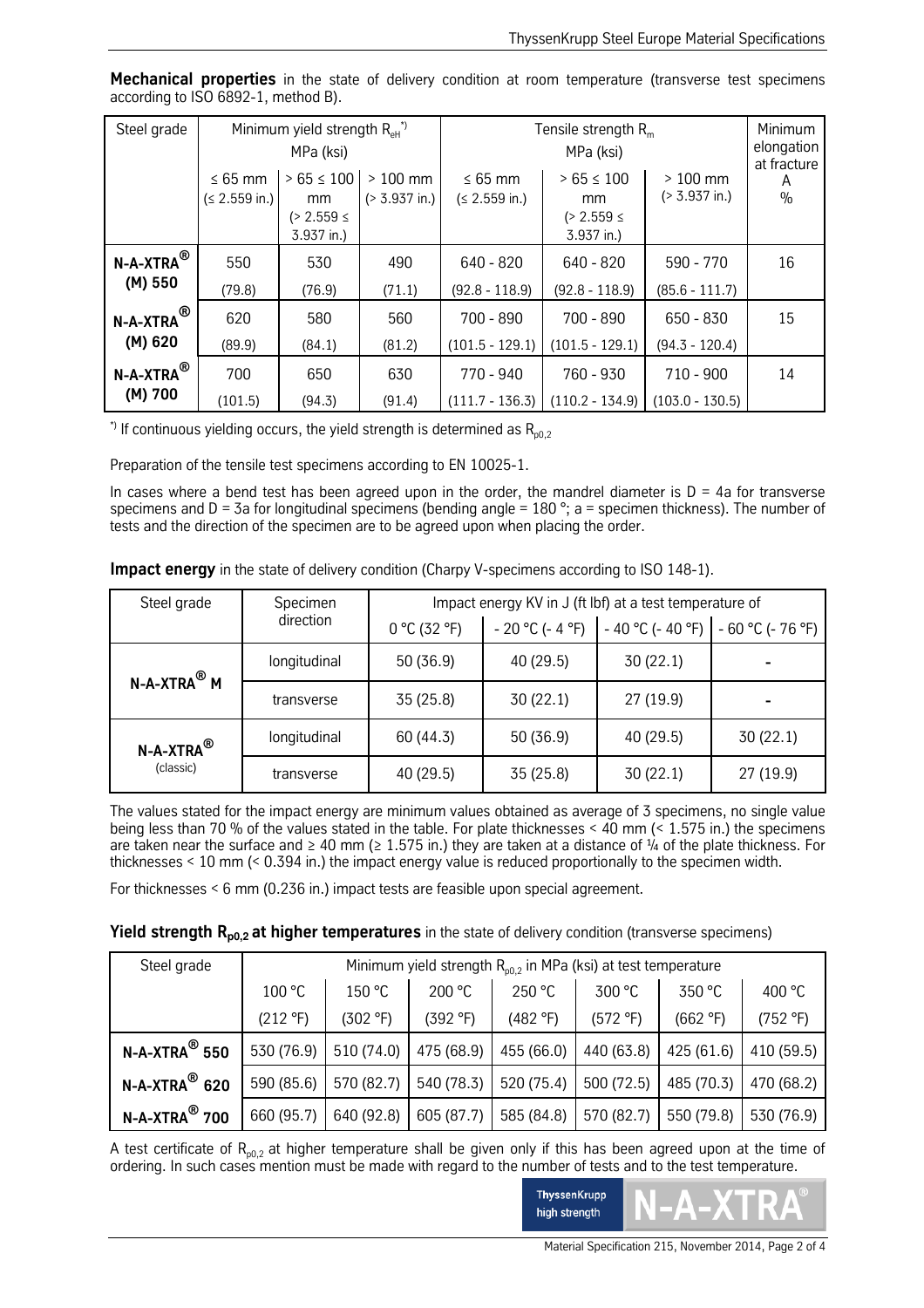## **Number of tests**

Unless otherwise agreed upon in the order, the tests listed below will be performed during inspection:

1 tensile test 1 test specimen per 40 t from each heat\* 1 notched-bar impact test 1 set specimens per 40 t from each heat\* (3 specimens) (3 specimens)  $\qquad \qquad$  at a specified test temperature and specimen direction. If no mention is made in the order, the impact energy will be determined at the lowest temperature in the table above on longitudinal specimens respectively to the steel grade ordered.

\* as referenced in EN 10025-1.

#### **General processing information**

For those who process these steels for the first time, it is recommended to consult the steel supplier to take advantage of the experiences gathered so far.

The general information stated below can only cover a few of the important points. The instructions outlined in STAHL-EISEN-Werkstoffblatt 088 (weldable fine-grain structural steels, processing directives, especially for welding) apply equally to these steels.

Recommendations for welding are also given in EN 1011 part 1 and part 2 - Welding, Recommendation for welding of metallic materials -

### **Cold forming**

The steels are generally processed cold, i. e. at temperatures below the highest permissible stress relieving temperature.

After severe cold forming operations it is normally sufficient if a stress relieving treatment is carried out in order to reduce the effects of cold forming and to improve the toughness which has been impaired due to the cold forming. This only is done in cases, where the inspection specifications or other regulations do not stipulate a repeated heat treatment after cold forming corresponding to the heat treatment that has been carried out at the time of delivery. It is to be noted that a stress relieving heat treatment does not completely rectify the effects of cold forming.

### **Hot forming**

Hot forming, i. e. processing at temperatures above the maximum allowed stress relieving temperature, basically is possible. Such an operation, however, will remove the original heat treatment effect. Therefore, after hot forming it is necessary to perform a heat treatment equivalent to that of the state of delivery condition.

#### **Heat treatment**

In general the steels obtain their mechanical properties through austenitization followed by conventional quenching and tempering. Direct quenching after hot rolling followed by tempering is considered equivalent to conventional quenching and tempering according to EN 10025 - 6. The heat treatment is governed by the chemical composition and the thickness of the material. Information on this can be obtained from the manufacturer.

### **Thermal cutting**

Under suitable conditions flame cutting is possible without any difficulty. The processing conditions correspond to unalloyed or alloyed steels. The surface condition of the plates exerts a substantial influence on the flame cutting parameters and the attainable quality of the cut edge. In cases where a higher quality for the flame cut surface is required, then it is recommended to clean the upper and lower sides of the cutting edge. In that case rust, scale and other kinds of dirt must be removed. In order to avoid cold cracking, for workpiece temperatures below 5 °C (41 °F) and for plate thicknesses  $>$  30 mm (1.181 in.) and also if the flame cut edges are to undergo cold forming it is recommended to preheat a zone of around 100 mm (3.937 in.) wide to about 150 °C (302 °F) before flame cutting.